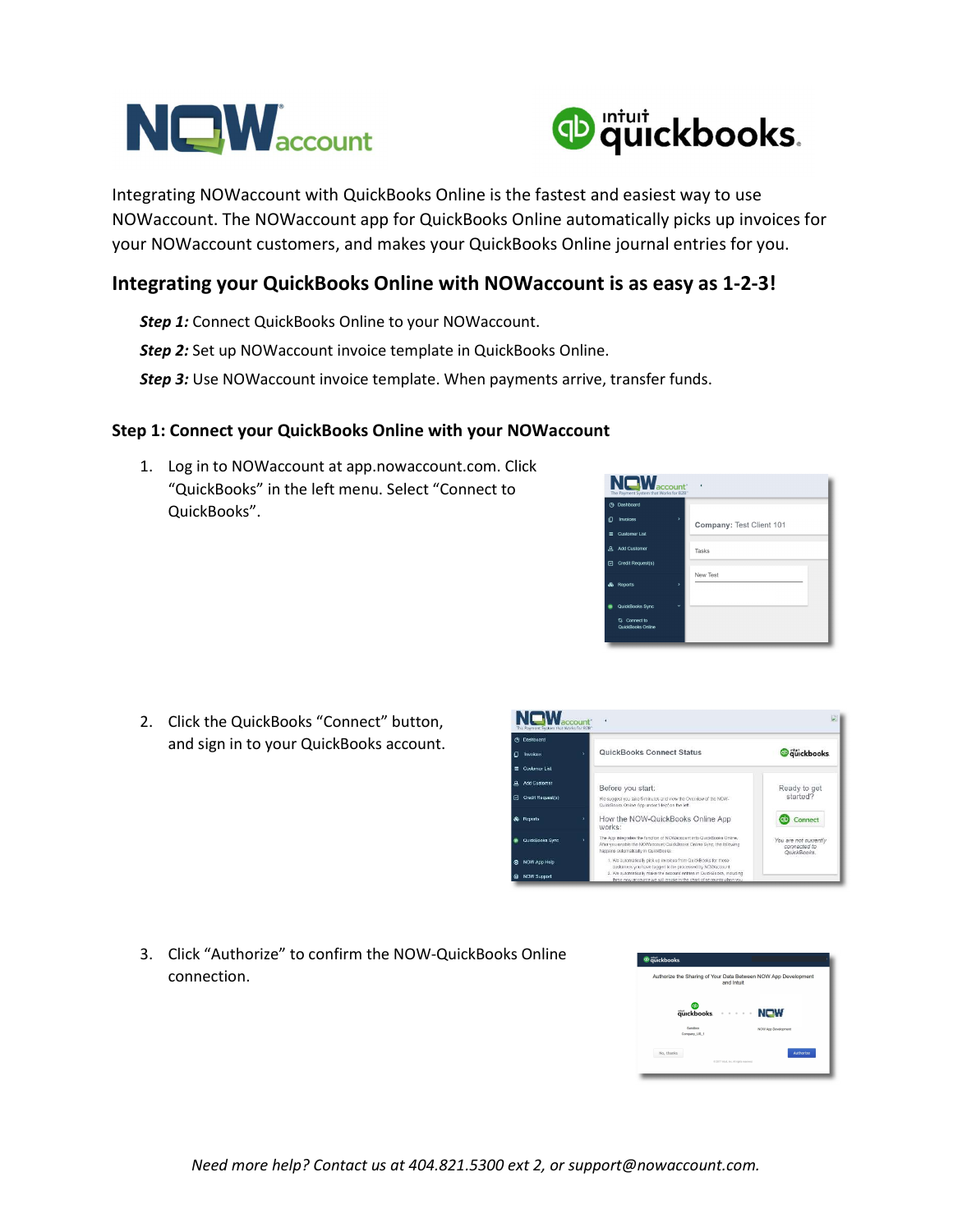4. Click "Enable NOW-QuickBooks Online Sync".



OW Order Books Online 1

NEW

- 5. Choose "Save & Enable Sync". If you want NOWaccount fees assigned to an account other than Bank Charges, make that change in the drop-down window before saving.
- 6. "Match" your QuickBooks Online customer to your NOWaccount customers. Use "Add" to add customers new to your NOWaccount.



That's it! Each time you invoice a NOW-approved customer, NOWaccount will automatically start processing that invoice within ten minutes, and book your QuickBooks Online journal entries for the transaction too. Next step: Set up your NOWaccount invoice template.

Note: If you don't complete the connection process in one session, the Connection Wizard will pick up where you left off.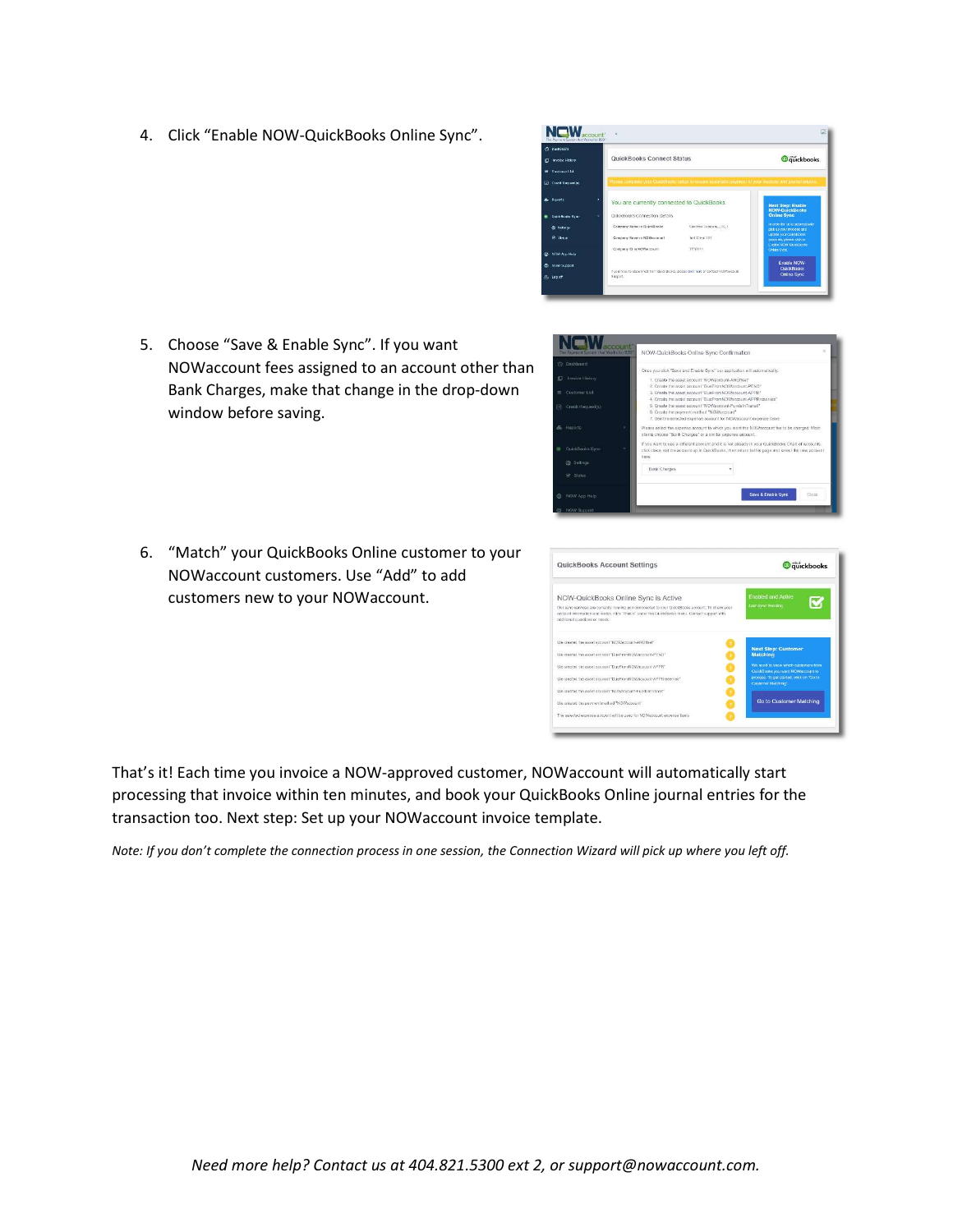## Step 2: Set up your NOWaccount invoice template in QuickBooks Online

Use these steps to create the invoice template you'll use every time you invoice your NOW-approved customers.

**OD** auickbooks

- 1. In QuickBooks Online, click on the settings "Gear" in the top menu bar, then click "Custom Form Styles" in the menu.
- 2. Click the "New style" button, then select "Invoice".

| <sup>o</sup> quickbooks | ≡         |                    |                    | Œ    | $\odot$<br>ණු |
|-------------------------|-----------|--------------------|--------------------|------|---------------|
| Dashboard               |           | Custom form styles |                    |      | New style +   |
| Banking                 | All lists |                    |                    |      | Invoice       |
| Sales                   | NAME      | FORM TYPE          | <b>LAST EDITED</b> |      | Estimate      |
|                         | Standard  | Mostor             | 06/02/2016         | Edit | Sales receipt |
| Expenses                |           |                    |                    |      |               |
| Employees               |           |                    |                    |      |               |
| Reports                 |           |                    |                    |      |               |

 $\bullet$  Q  $\circledast$ 

3. Click in the window provided to name your invoice template "NOWaccount Remittance".

| Design                           | Content                   | <b>Emails</b> | Payments |                                                                       |                |                                      |                                               |
|----------------------------------|---------------------------|---------------|----------|-----------------------------------------------------------------------|----------------|--------------------------------------|-----------------------------------------------|
| Everything swest autoroatically, |                           |               |          |                                                                       |                |                                      |                                               |
| NOWaccount Remittance            |                           |               |          |                                                                       |                |                                      |                                               |
|                                  |                           |               |          | <b>INVOICE</b>                                                        |                |                                      |                                               |
|                                  | Change up the template.   |               |          | BILL TO<br>Smith Co.<br>123 Main Street<br>City, CA 12345             |                | <b>INVOICES 12345</b><br>DUE<br>DATE | DATE 01/12/2016<br>02/12/2016<br>TERMS NET 30 |
|                                  |                           |               |          | <b>ACTIVITY</b>                                                       | <b>QTY</b>     | RATE                                 | <b>AMOUNT</b>                                 |
|                                  | Add your unique logo      |               |          | <b>Bern</b> name<br>Description of the term                           | ž              | 225.00                               | 450.00                                        |
|                                  |                           |               |          | <b>Tiern</b> earne<br>Description of the item                         | $\overline{1}$ | 225.00                               | 225.00                                        |
|                                  | Splash on some color      |               |          |                                                                       |                |                                      |                                               |
|                                  | Get choosy with your font |               |          | <b>PASK/ent payment for</b><br>PO Box 13129<br>Atlanta, GA 30324-0128 |                | SUBTOTAL<br><b>TOTAL</b>             | 675.00<br>\$675.00                            |
|                                  |                           |               |          |                                                                       |                | <b>BALANCE</b>                       |                                               |

4. Choose "Content" from the menu. Scroll down to the bottom section of the invoice template and click the pencil icon to edit that section. Replace the remittance info with NOWaccount remittance:

> PO Box 117546 Atlanta, Ga 30368-7546

For ACH or Wire Payment: Bank Name: SunTrust Bank Account: \* ABA Routing: \*

| Design<br><b>Emails</b><br>Content                                        | Payments |                                                                                    |            |                           |                                                                  |
|---------------------------------------------------------------------------|----------|------------------------------------------------------------------------------------|------------|---------------------------|------------------------------------------------------------------|
| Everything saves automatically.                                           |          | Suzanne Welander's Company                                                         |            |                           |                                                                  |
| Footer                                                                    |          | INDOORSHIP (I) PALICE                                                              |            |                           |                                                                  |
| Display<br>Discount                                                       |          | INVOICE                                                                            |            |                           |                                                                  |
| Deposit<br>Message to customer on                                         |          | <b>BILL TO</b><br>SHIP OIL<br>123 Main Zivern<br>C/L CA 12345                      |            | <b>DUE</b><br><b>DATE</b> | INVOICER 12345<br>CATE OUIDZON<br><b>GOVERNME</b><br>TERMS NET35 |
| Invoices.                                                                 | ٠        |                                                                                    |            |                           |                                                                  |
| PO Box 13129                                                              |          | <b>ACTIVITY</b>                                                                    | <b>GTV</b> | <b>WATE</b>               | <b>AMOUNT</b>                                                    |
| Atlanta, GA 30324-0129                                                    |          | Norn tigerid<br>Description of the ment                                            | z          | 225.00                    | 430.00                                                           |
| For ACH or Wire Payment:<br>$B_1, B_2, C_3, C_4, C_5, C_6, C_7, C_8, C_9$ |          | <b>Dent Kirror</b><br>Description of the form                                      | ٠          | 225.00                    | 225.00                                                           |
| 8pt<br>۰                                                                  |          |                                                                                    |            |                           |                                                                  |
| Add footer text                                                           |          |                                                                                    |            |                           |                                                                  |
| Enter any other text you'd like in the footen:                            |          | PO Box 12129<br>Atlanta, GA 30324-0126                                             |            | SUBTOTAL<br>TOTAL         | 675.00<br>\$675.00                                               |
|                                                                           |          | For ACH or Wire Fayment<br><b>Bank Name: Sun Plug Bank</b><br>Annual:<br>ASA Asump |            |                           |                                                                  |
| 8pt<br>٠                                                                  |          |                                                                                    |            | BALANCE.<br><b>DUE</b>    | \$675.00                                                         |
|                                                                           |          |                                                                                    |            | <b>Proviow PDF</b>        | Done                                                             |

\*Refer to the Account # and ABA Routing provided to you by NOWaccount for ACH payments.

Need more help? Contact us at 404.821.5300 ext 2, or support@nowaccount.com.